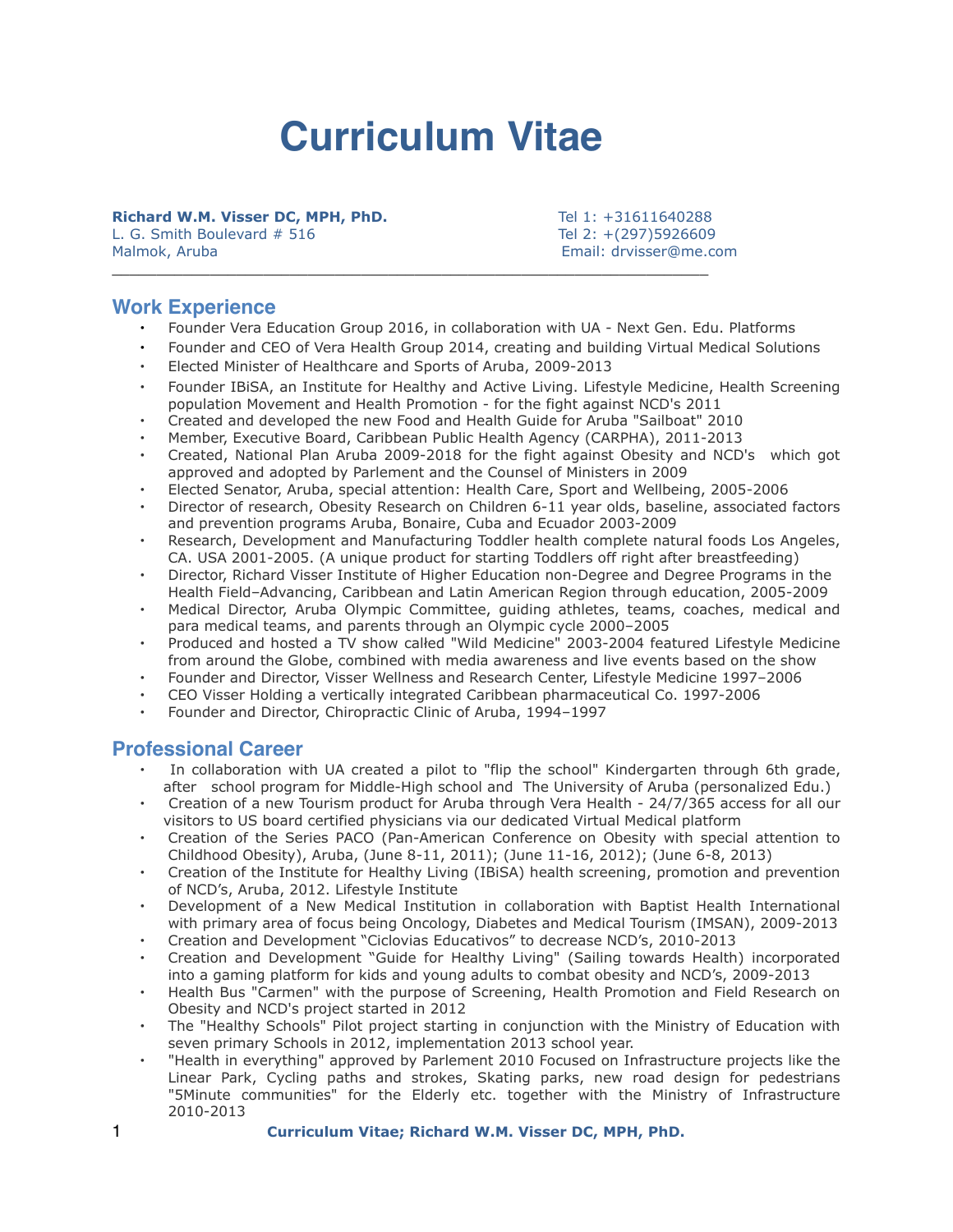- Combining active lifestyles within our Tourism product lineup, projects like beach tennis, beach volleyball, outrigger canoeing, windsurfing, kite boarding, walk and run events, celebrate with movement events, Food and activity labeling with the "Sailboat" for a healthy vacation, International tournaments in conjunction with the Minister of Tourism
- Implementation of the National Plan Aruba 2009-2018 for the fight against obesity and NCD's and related factors
- Universal Health Coverage with focus on cure and care reenforcing primary care for NCD's implementation of the electronic patient files system, amongst others
- Published the first Health Monitor in conjunction with Aruba's Public Health Dept. with an in depth look at our major Health Challenges 2012
- Obesity and NCD research in the Caribbean Region –with Prof. Remy Hirasing M.D., PhD. and Coll. VU Medical Centrum Amsterdam, 2007 – 2009
- Obesity-economy-society research in Caribbean countries and Latin American Region, accompanied by Dr. Troadio Gonzalez, Ph.D., Havana Cuba 2003-2010.
- Research on NCD-Obesity, physical activity and food behavior in Aruba, Bonaire, and Cuba, accompanied by Dr. Troadio Gonzalez, Ph.D. and Remy Hirasing Ph.D., 2006-2010
- Research on NCD's -longevity-obesity-eating habits-physical activity, accompanied by Dr. Estela Fernandez, Ms.C., Santa Elena and Vilcabamba, Ecuador, 2010 – 2011.
- Childhood obesity, diagnostic and control plan in Aruba, 2003–2013
- NCD's and obesity base line in adults, Aruba 2008-2012
- Obesity a base line study on adolescent, Aruba 2010-2012
- Childhood obesity product research in Los Angeles, CA, USA, 2007-2009
- Obesity and nutritional habits of toddlers, Cuba, 2006-2008
- Contributing writer for Los Angeles Family Magazine Health Sector 2006 2009

# **Education**

- Doctor in Medical Sciences, (PhD), Public Health National School, Havana, Cuba, Public Health Program, Thesis: Childhood obesity: Prevalence, associated factors and a control program, 2003-2007 including a Masters in Public Health (MPH)
- Research Methodology, National Institute (INHA) for Nutrition and Hygiene. (MPH)Havana, Cuba with Dr. Troadio Gonzalez, Ph.D. and Dr. Angel Caballero Ph.D., 2003 - 2007
- *Post Degree Studies: focus Lifestyle Medicine Diplomat in Nutrition; Diplomat in Eastern Medicine; Diplomat in Neuromuscular Therapy and Acupuncture, American Association of Integrative Medicine, 2001- 2003; Hypnotherapy and Past Life Regression Training under Dr. Brian Weiss, M.D. 2002 – 2003; Hyperbaric Medicine Through the International Hyperbaric Medicine Association, 2001; Pediatric Nutrition, Tutor: Professor Dennis McKenna PhD, University of Minnesota, 2002 – 2004; Omega 3 DHA Study with investigator, Dr. Douglas Bibus, PhD, University of Minnesota, 2002–2004; Psychology of Obese Kids with Dr. Debbie Luxe, PhD, University of California, Los Angeles, CA 2003-2004; Supplements for Obese Kids with Dr. Titut Yokelson, PhD, Nutritional Laboratories, Montana, 2003 – 2005; Mind-Body Medicine and Primordial Sound Meditation Training under Dr. Deepak Chopra, Chopra Center for Well-Being, La Jolla, CA, 1996 – 1997; Eidetic Imaging and Psychotherapy Training under Dr. Akhter Ahsen, Ph.D., New York, 1998 – 2001.*
- Doctor of Chiropractic (D.C.), Palmer College of Chiropractic-West, Santa Clara, California, U.S.A., 1989 – 1993
- Premedical Program, University of Colorado, U.S.A., 1988 1989
- Bachelor of Science (B.S.) in Business Administration, St. Michael's College, Vermont, U.S.A., 1984 – 1988

#### **Languages**

- English
- **Spanish**
- Dutch
- Papiamento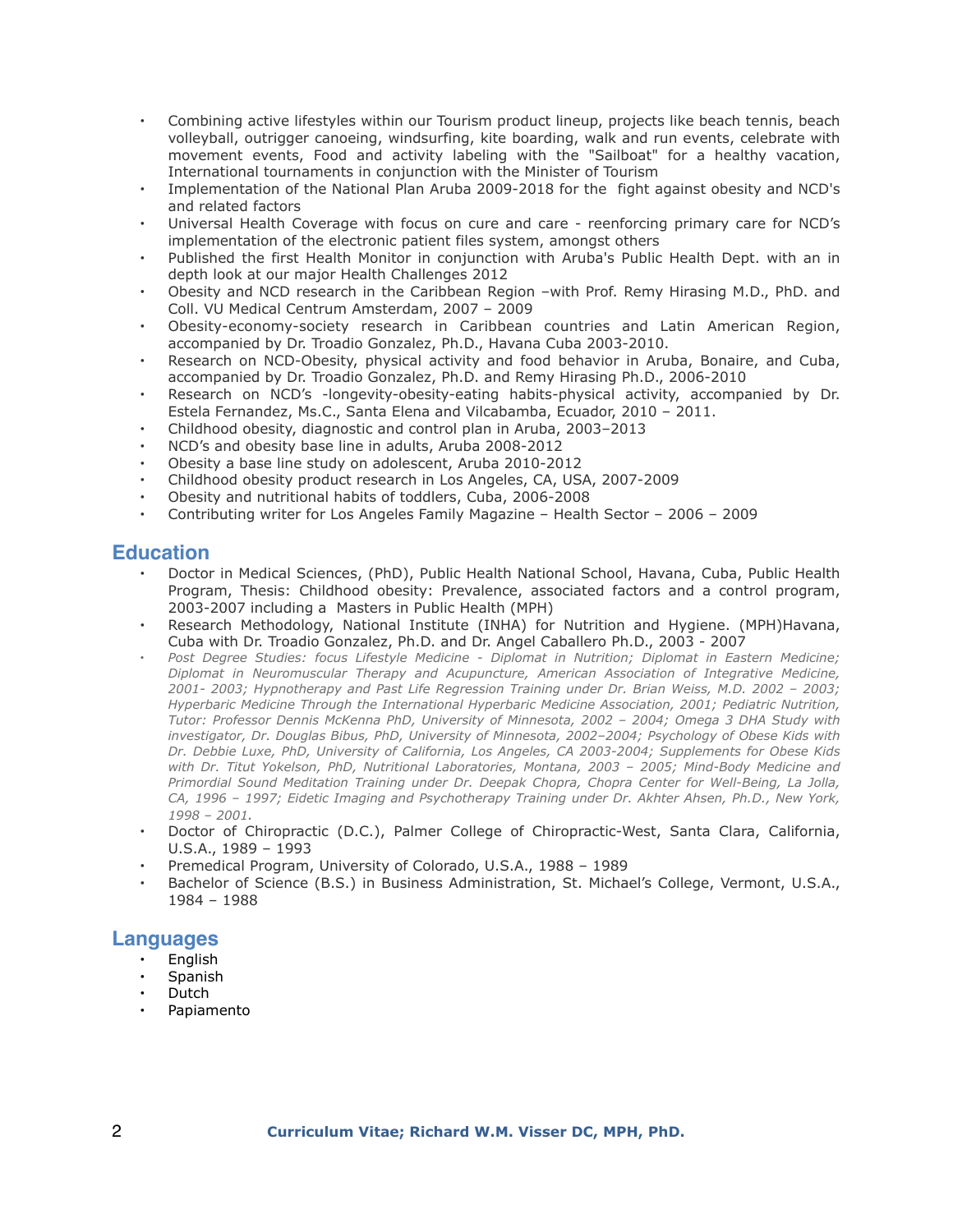# **Recognition**

- EUREKA AWARD, World Science Award by Council University Academics, November 6, 2012
- Honor Medal by the International School Sport Federation, June 28, 2012
- Recognition of contribution and dedication to the Research and Study of Childhood Obesity, Los Angeles City Council, Los Angeles, California, April 25, 2008
- Recognition and Endorsement of National Plan Aruba 2009-2018, World Health Organization, (WHO), May 4, 2010
- Recognition and Endorsement of National Plan Aruba 2009-2018, European Public Health Alliance Brussels, (EPHA), Brussels, Belgium, October 20, 2008
- Designated speaker on behalf of the Kingdom of the Netherlands at the United Nations High Level Meeting on Non Communicable Disease (NCD) to explain "The Aruba's Call to Action on Obesity" signed by 22 countries, New York, 19 – 20 September 2011

# **Publications**

- Visser, R together with ACSM "The Aruba Project" e-Book published January of 2017
- Visser, R. On the Prevention of Obesity and a Philosophy for Healthy Living. Food and Nutrition Sciences, 2012, 3, 970-974
- Visser, R. Prevención de la Obesidad: teoría y práctica, 2012, 455 pp. [www.paco.aw](http://www.paco.aw)
- Schwiebbe L, Talma H, Renders C, Visser R, Kist-van Holthe J, HiraSing R. High prevalence of hypertension in obese children in the Caribbean. Pediatrics and International Child Health 2012,32(4), 204-207
- Visser, R. A Guide, Specific Platform and Philosophical Foundations for Healthy Living: tools for the prevention of childhood obesity, 2012. IJCM, in press
- Visser, R., Atkinson, R. Foreword: Proceeding Second Pan American Conference on Obesity with special attention to childhood obesity. Education for childhood obesity prevention: a life course approach. 2012, IJO, in press
- Visser, R. Plan de acción holístico contra el sobrepeso y la obesidad en niños de 6 a11 años en Aruba. Rev Cub Salud Pública. 2005;31(4):31-39
- Visser, R. Habitos Alimentarios en la Cuenca del Caribe y Las Regiones Centro y Suramericana. Rev Cubana Aliment Nutr 2007;17(2):174-185
- Visser, R. Estado Nutricional y Perfil Lipidico en Escolares de 6 a 11 años en Aruba. Rev Cubana Aliment Nutr 2008;18(1):32-42
- Visser, R. Nutraceuticals for Children: A Focus on Obesity. 2005. Nutraceuticals World. 2005;4(3):43-7
- Visser, R. Obesity Life-Expectancy Study Reinforces Need for Healthier Toddler Eating Habits. Medical News Today. 2005;2:3-7
- Visser, R. Raising Healthy and Fit Kids. Natural Foods Merchandiser. 2005;3:23-7
- Visser, R. Early Efforts Make a World of Difference in Preventing Childhood Obesity. Total Health. 2005. 27(1):15-9
- Visser, R. Signals Need for Kids' Low-Sugar Drink Alternatives. *NPI Center* Soda, Obesity Research. 2005;6(2)14-8
- Visser, R. Children's Health is a Weighty Matter. Health Supplement Retailer. 2005;9:4-7
- Visser, R. Responsible Retailing. ECRM Focus. 2005;7:12-6
- Visser, R. What's the Matter With Kids Today?. Whole Foods. 2005;4:7-11
- Visser, R. New Food Pyramid for the Latin American and Caribbean. Region Sao Paulo, Brazil PARLATINO and WHO March, 2006. Presented to Latin American Parliament members
- Visser, R. Hidden Hazards in Your Child's Food. Los Angeles Family Magazine, April 2006
- Visser, R. The Breastfeeding Link to Obesity, Los Angeles Family Magazine, July 2006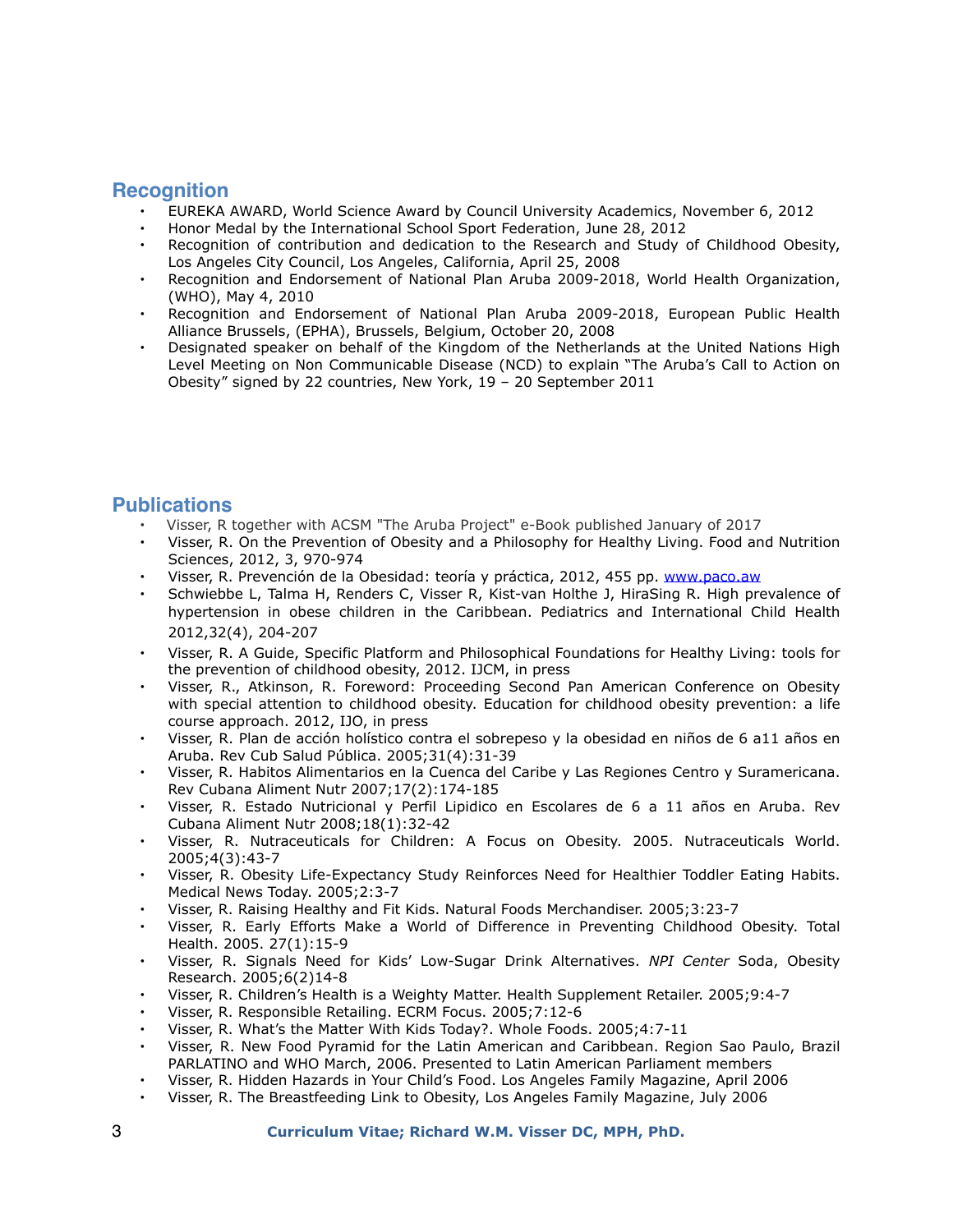- Visser, R. Breaking the Obesity Code, Los Angeles Family Magazine, Aug 2006
- Visser, R. Are You Making Your Child Fat, Los Angeles Family Magazine, Oct 2006
- Visser, R. Mass Media & Child Obesity. LA FAMILY Magazine, Ventura Family Magazine, South Bay Family Magazine, Las Vegas Family Magazine, Santa Clarita Family Magazine, San Gabriel Family Magazine. October 2006
- Visser, R. TV's Grip on Your Toddler's Health. LA FAMILY Magazine, Ventura Family Magazine, South Bay Family Magazine, Las Vegas Family Magazine, Santa Clarita Family Magazine, San Gabriel Family Magazine. November 2006
- Visser, R. Are You Making Your Child Fat. Family Survival Guide. November 2006
- Visser, R. Are You Making Your Child Fat. Family FUN BOOK July 2006
- Visser, R. Dietary Pitfalls at Your Child's School, LA FAMILY Magazine, Ventura Family Magazine, South Bay Family Magazine, Las Vegas Family Magazine, Santa Clarita Family Magazine, San Gabriel Family Magazine. Dec 2006
- Visser, R. Martial Arts & Street Dancing: Keys to Unlock Child Obesity, LA FAMILY ONLINE. www.lafamily.com. Jan 2007
- Visser, R. Alternative Keys to Unlock Child Obesity, LA FAMILY Magazine, Ventura Family Magazine, South Bay Family Magazine, Las Vegas Family Magazine, Santa Clarita Family Magazine, San Gabriel Family Magazine. Jan 2007
- Visser, R. Why Kids Need Active Play More Than Ever, LA FAMILY ONLINE. www.lafamily.com Feb 2007
- Visser, R The Recession of Recess, LA FAMILY Magazine, Ventura Family Magazine, South Bay Family Magazine, Las Vegas Family Magazine, Santa Clarita Family Magazine, San Gabriel Family Magazine. February 2007
- Visser, R. Your Child's Lifespan May Be Shrinking, LA FAMILY Magazine, Ventura Family Magazine, South Bay Family Magazine, Las Vegas Family Magazine, Santa Clarita Family Magazine, San Gabriel Family Magazine. March 2007
- Visser, R. Helping Kids Make Sense of Food, LA FAMILY Magazine, Ventura Family Magazine, South Bay Family Magazine, Las Vegas Family Magazine, Santa Clarita Family Magazine, San Gabriel Family Magazine. April 2007
- Visser, R. Healthy Cooking Tips Your Child Will Love, LA FAMILY Magazine, Ventura Family Magazine, South Bay Family Magazine, Las Vegas Family Magazine, Santa Clarita Family Magazine, San Gabriel Family Magazine. May 2007
- Visser, R. Fruitful Tips for a Nutritious, Wash-and-Go Dessert**,** LA FAMILY Magazine, Ventura Family Magazine, South Bay Family Magazine, Las Vegas Family Magazine, Santa Clarita Family Magazine, San Gabriel Family Magazine. June 2007
- Visser, R. The Autism Epidemic and Possible Prevention, LA Family Magazine, Ventura Family Magazine, South Bay Family Magazine, Las Vegas Family Magazine, Santa Clarita Family Magazine, San Gabriel Family Magazine. Dec 2007
- Visser, R. Childhood Obesity The Political Hot Potato, LA Family Magazine, Ventura Family Magazine, South Bay Family Magazine, Las Vegas Family Magazine, Santa Clarita Family Magazine, San Gabriel Family Magazine. January 2008
- Visser, R. Soluciones a la obesidad infantil en el Caribe. Ilustrados.com. ISPN: EEEkulFkVpoEmcQzlB. 2 de abril del 2005
- Visser R. Childhood Obesity. Focus On or the Health pages of Eco Aruba-The publication on sustainable development in Aruba. 2005; Jun/Jul:24-8. http://www.ecoaruba.com/en/ ec\_ecomag\_en.html
- Visser, R. Häbitos alimentarios en las regiones centro y sudamericana y la cuenca del Caribe Ilustrados.com. ISPN: EEEkulkZEVCnknacqc. 2 de abril del 2005
- Visser, R. Consideraciones acerca del gasto energético en el control y tratamiento del sobrepeso corporal y la obesidad. Ilustrados.com. ISPN: EEEkulkyFkylkeQfTGJBh. 4 de abril del 2005
- Visser, R. Factores del entorno y del individuo en relación con la obesidad y la obesidad infantil. Ilustrados.com. ISPN: EEEkulkyFkylkeQfB. 5 de mayo del 2005
- Visser, R. Prevalencia de obesidad infantil y factores asociados en Aruba. Ilustrados.com. ISPN: EEEkulkyFkylkeh. 6 de mayo del 2005.
- Visser, R. Obesidad infantil. Ilustrados.com. ISPN: EEEkulkAuwYQcUBx. 2 de abril del 2005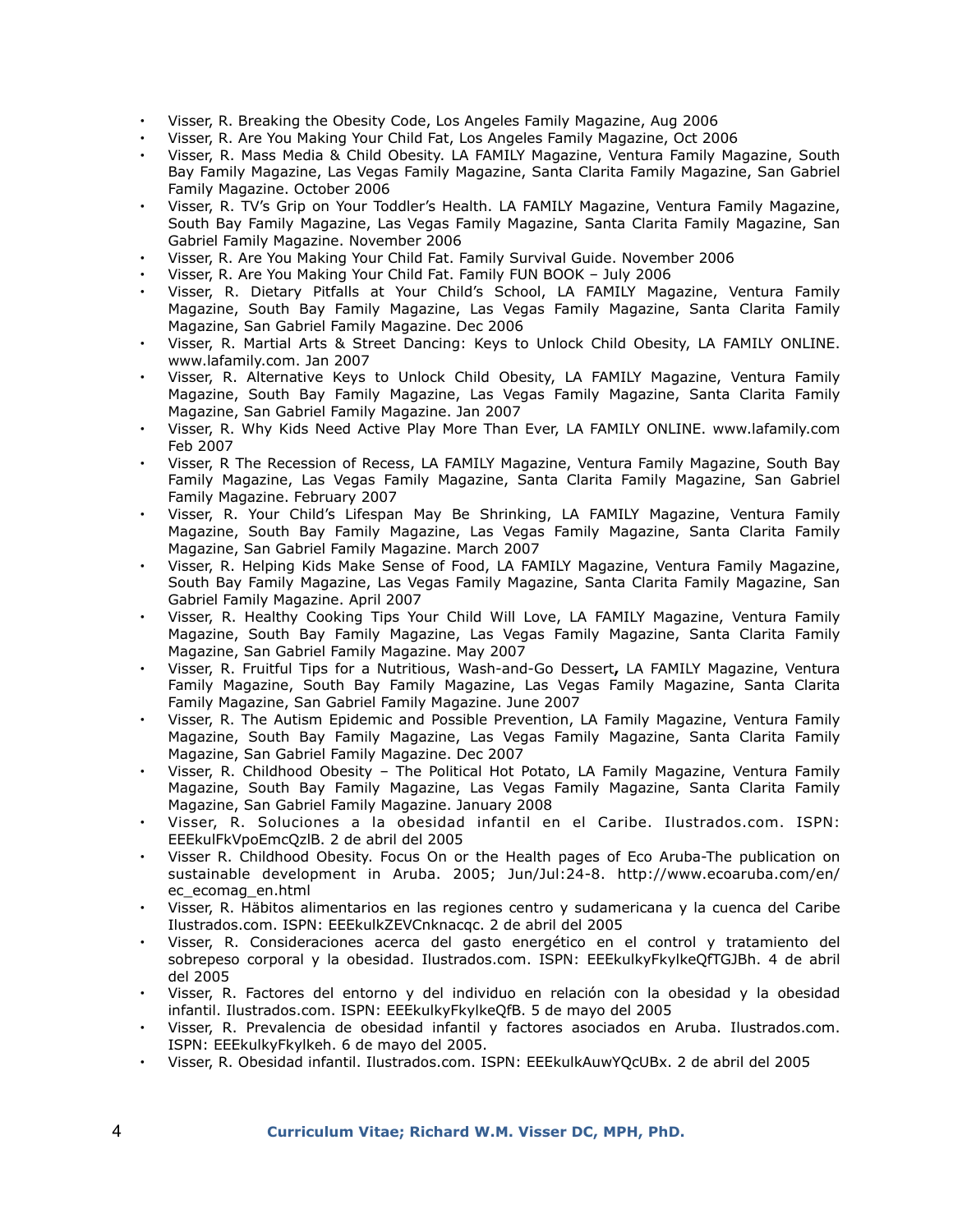## **Conferences imparted**

- Promotion of Physical Activity at Population Level, Dutch Institute of Sport and Movement, NISB, Netherlands, November 6, 2013
- Prevention NCD-obesity and A guide for Healthy Living, The Economist Conference, Geneva, November 8, 2012
- NCD's and Childhood Obesity, 2012 Global Social Observatory Colloquium Series on Multi-Stakeholder and Multi-Sectoral Collaboration on Non-Communicable Diseases, Geneva, October 30, 2012
- Philosophical Foundations to Childhood Obesity Prevention, Wellness Week Policy Forum, World Bank Headquarter, Washington, September 21, 2012
- NCD and Childhood Obesity Prevention, Pan American Health Conference, Washington, September 19, 2012
- Agriculture-Health and Pan American Effort Against Childhood Obesity and NCD, High Level Ministerial Health Agriculture Meeting (RIMSA16), Chile, July 21, 2012
- Healthy Food Promotion, Global Forum on Obesity, New York, June 20, 2012
- A guide for Healthy Living, Second Pan American Conference on Obesity with special attention to Childhood Obesity, Oranjestad, Aruba, June 15, 2012
- Promotion of Physical Activity and Prevention of Childhood Obesity, Second Pan American Conference on Obesity with special attention to Childhood Obesity, Oranjestad, Aruba, June 13, 2012
- Specific Platform to Childhood Obesity prevention, Second Pan American Conference on Obesity with special attention to Childhood Obesity, Oranjestad, Aruba, June 13, 2012
- Report of Second Pan American Conference on Obesity, World Meeting of International Sport School Federation, Guatemala, June 29, 2012
- Call for Action on Obesity, Pan American Forum on NCD, Brasilia, Brazil, May 9, 2012
- Aruba Call for Action on Childhood Obesity, Meeting of Heads of States and Governments of the United Nations on NCD's, as representative of the Dutch Kingdom, New York,  $19 - 20$ September 2011
- Actions to prevent the Childhood Obesity, Side Event of the United Nations High Level Meeting on Non-Communicable Chronic Diseases, New York, 18 September 2011
- Prevención de la Obesidad Infantil, Congreso Centroamericano y del Caribe sobre Obesidad, Panamá, 29 julio del 2011
- Physical Activity and Healthy Food, RAFA-PANA, Guadalajara, Mexico, 25 de Julio del 2011
- Childhood Obesity Prevention, High Level Meeting of the Americas on Non-transmittable Chronic Diseases, Mexico, March 20, 2011
- National Plan Aruba 2009-2018, First Pan American Conference on Obesity with special attention to Childhood Obesity, Oranjestad, Aruba, June 10, 2011
- Childhood Obesity and NCD, First Pan American Conference on Obesity with special attention to Childhood Obesity, Oranjestad, Aruba, June 10, 2011
- Ciclovia Aruba Activo, First Pan American Conference on Obesity with special attention to Childhood Obesity, Oranjestad, Aruba, June 10, 2011
- Physical Activity and Healthy Food,
- Childhood Obesity Prevention, Directive Council Meeting of Pan American Health Organization (PAHO), Washington, September 2010/2011
- Nutrición y quiropraxia para los trabajadores de Aruba. Congreso Internacional de la Asociación Médica del Caribe, La Habana, Cuba, 17 Abril 2004
- Suplementos Nutricionales en un Programa de Intervención para el control de la Mala Nutrición por exceso. Aruba 2004 Congreso Internacional sobre Calidad de los Alimentos. Varadero, Cuba 2004
- Obesidad en atletas. Taller Científico del Comité Olímpico de Aruba, 22 Noviembre 2004
- Educación física en la enseñanza escolar. Taller Científico del Comité Olímpico de Aruba, 22 Noviembre 2004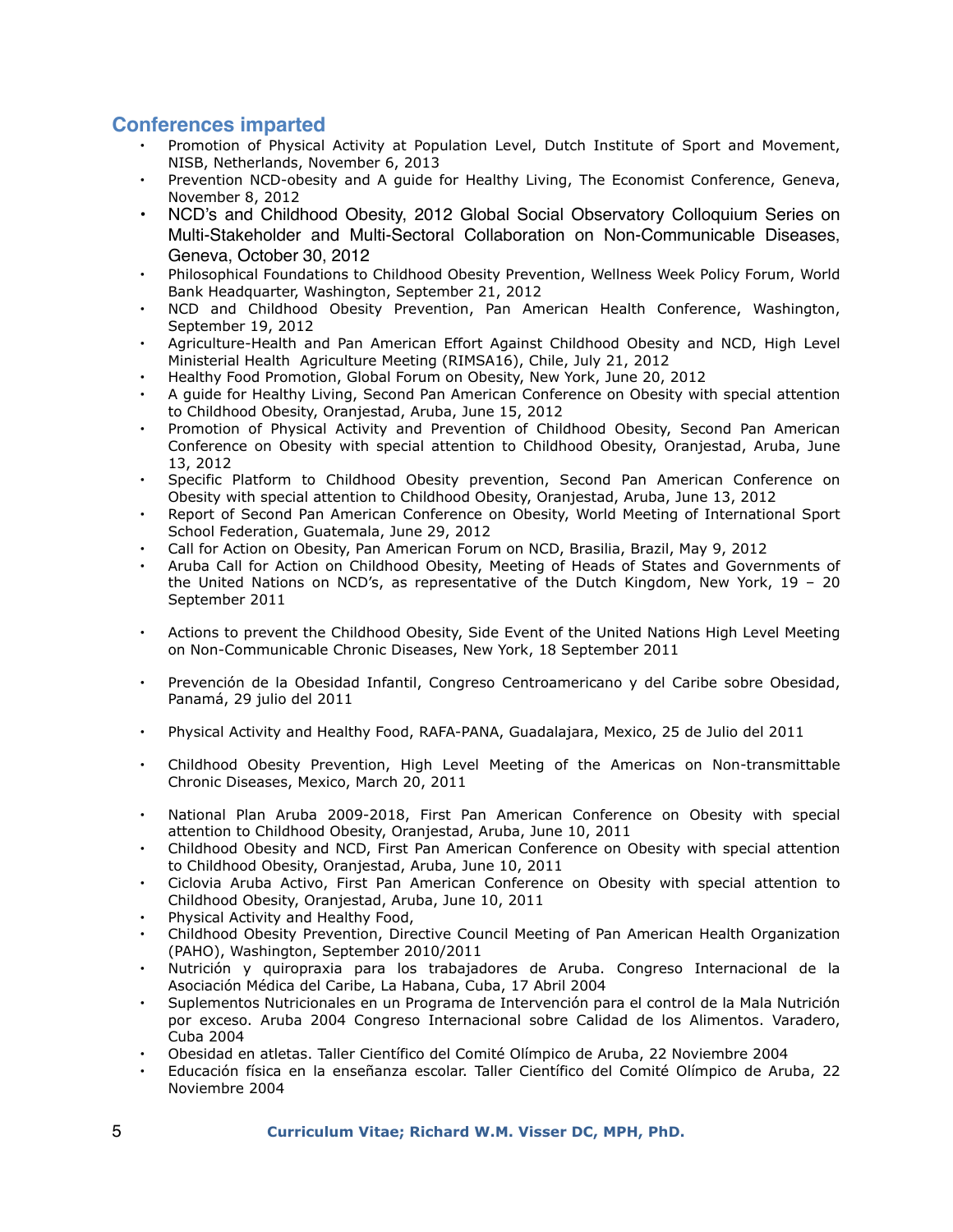- Evaluación antropométrica y perfil lipίdico en escolares Arubianos. Congreso Internacional de Alimentación y Sociedad, Neuquén, Argentina, 6 Abril 2005
- Debemos preocuparnos por la obesidad infantil en Aruba?. Congreso Internacional de Alimentación y Sociedad, Neuquén, Argentina, 7 Abril 2005
- Es necesario atender la obesidad de los niños en Aruba?. Congreso Internacional de Antropología. La Habana, 8 Abril 2005.
- Childhood Obesity: An International and Multifactoral Pandemic. World Obesity and Weight Loss Congress (www.obesityandweightloss.com). Washington, DC, September 13, 2005
- How to Raise Healthy and Fit Kids. Natural Products Expo West(www.expowest.com). Anaheim, CA, March 18, 2005
- Raising Healthy and Fit Kids. Natural Nutritional Foods Association Conference (www.nnfa.org). Las Vegas, NV, July 15, 2005
- How to Raise Healthy and Fit Kids. Natural Products Expo East (www.expoeast.com). Washington, DC, September 17, 2005
- Obesidad, obesidad infantil y longevidad satisfactoria. Congreso Internacional sobre Longevidad. La Habana, Cuba, 18 Mayo 2005
- Obesidad: Política, Economía y Sociedad. Congreso Internacional sobre Longevidad. La Habana, Cuba, 18 Mayo 2005
- Estrategia para combatir la obesidad en la región del Caribe y elevar la duración y la calidad de vida. Congreso Internacional sobre Longevidad. La Habana, Cuba, 18 Mayo 2005
- Obesidad en el Caribe. Congreso Internacional sobre Longevidad. La Habana, Cuba, 18 Mayo 2005
- Inocuidad de los alimentos, obesidad y longevidad satisfactoria. Congreso Internacional sobre Longevidad. La Habana, Cuba. 18 de mayo del 2005
- Raising Healthy and Fit Kids, Healthy Baby Expo, (www.heb.com) San Antonio, Texas, Mar 3, 2007.
- Raising Healthy Heroes. Loz Feliz Charter School for the Arts. 1st Grade. (www.lfcsa.org) Los Angeles, California, June 8, 2007.
- Obesity study diagnosis and treatment in the Dutch Caribbean, April 18 -20 2007 Aruba Parliament, Curacao Parliament and Government of Bonaire
- Healthy Heroes. Naturally Healthy Children's Expo (www.mynhc.org). Chicago, IL, Oct 4-7, 2007 – 3 Presentations 2nd Annual Dr Bryson Symposium 2007 "Raising Healthy and Fit Kids" Medical Education accredited by KNMG, Aruba, Oct 27, 2007
- Obesity Solutions for Our Region by invitation of The VU Medical Centrum, Amsterdam. Surinam, November 2-4, 2007 (www.vu.nl)
- Dietary habits in the Caribbean basin and Central and South America, ECO2008, Geneva, Switzerland, May 14-17, 2008 (www.Eco2008.org), (www.iaso.org)
- Dietary Habits in the Caribbean basin and Central and South America, Chamber of Commerce Caribbean Business Convention, Aruba, September 23, 2008 ([www.arubachamber.com\)](http://www.arubachamber.com) Symposium with Dr. Bryson", Aruba, October 25, 2008
- Promotion Physical Activity at population level, International Olympic Committee" congress on Movement and Fitness, Kuala Lumpur, Malaysia, Nov 3-6, 2008 (www.ioc.com)

# **Other Medical Work**

- Co-Founder Simply Hyperbaric, Santa Fe NM. Hyperbaric Medicine Facility 2001 2003
- Research Director; Obesity Research on 10.000 school kids in Aruba 2003 2006
- Director of Research and Development Wild Medicine Simplyh Pediatric Dietary Supplement for Toddler Formulas, 2002–2009. Launched in 2007 researching 10.000 Toddlers in Cuba together with the Neurology Institute in Havana, Cuba
- Research partner with VU Medisch Centrum Amsterdam Prof. R. A. Hirasing in Bonaire –
- Obesity 2007, long term study on the primary school kids Diagnosis and Treatment.
- Head of Obesity Task Force for Aruba and the Netherlands Antilles January 2008

# **Business Endeavors**

• Chief Executive Officer, Visser Holding, N.V., Aruba, Dutch Caribbean, Est.1998; Holding is comprised of the following pharmaceutical companies: Botica Kibrahacha; Botica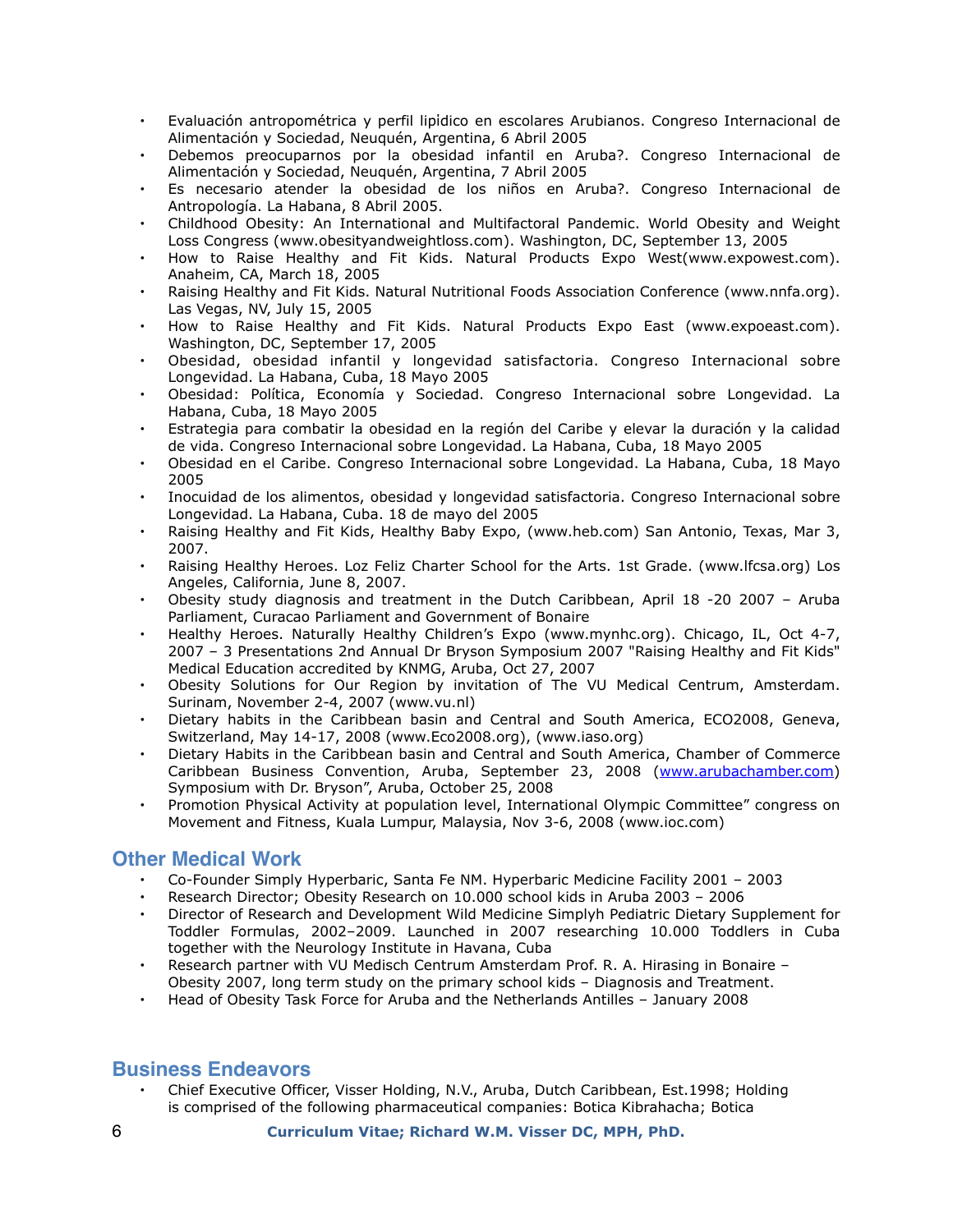Oduber; Botica San Lucas; Botica San Lucas II; Rx Pharmacy; Botica Centraal; Botica Trupiaal; Visser Trading Aruba, N.V.; Visser Trading, Curacao; Botica Otrabanda, Botica Brion Curacao; Perla Bottling Company, St Maarten 3 pharmacies and Visser Trading St. Maarten. ([www.visserholding.com](http://www.visserholding.com))

- Director, Visser Wellness Center, Integrative Medicine, 1997 2009
- Director of Research and Development for Visser Holding NV 1997 2009
- Founder and Chief Executive Officer, Wild Medicine Television, 2000 2006
- Founder and Chief Executive Officer, Wild Medicine Dietary Supplements, 2001 2009
- Chief Executive Officer, Simply H Integrated Global Health Company, Inc., 2001 2009
- CEO, Simply Toddler LLC developing products and services 2003 2009
- Developing Next. Gen. Medical Tourism with Longevity and E-Medicine 2004 2009

#### **Public Service**

- Founder and Director, CPR Youth Foundation, Aruba, 1995-2005
- Founder, "How We Give" Community Outreach program, 1996-2006
- President, Fellowship Foundation Recovery Facility and Half-Way House, Aruba, 1999-2003 • Rotarian 1999 – 2003
- 
- Director and founder of Ecstasy Radio Show 96.5 FM Talk Show on Addiction, 2002-2004
- Founder and President Comunidad cu Vitalidad foundation Aruba 2005-2007
- COCO International (Caribbean Obesity Coalition) founder and President 2005–2009
- Developed the ground breaking "Extreme H Games" (health Games) for kids 6-18
- Developed the New Health Guide "Sailboat" Sailing to better health, replacing the Food Pyramid, and currently developing the educational tool in a Gaming format for primary and secondary schools in the U.S.
- Extreme H Games Aruba Bonaire Curacao and expanding through the Caribbean and U.S.
- Creating integrated Prevention and Health Promotion programs/models, for combating the rise in NCD's and Obesity in a systems that can be adapted to each individual country

#### **Professional Associations / Memberships:**

- Gonstead Clinical Studies Society (GCSS)
- International Chiropractic Association (ICA)
- Applied Spinal Biochemical Engineering (ASBE)
- Fellow of the American Association of Integrative Medicine (AAIM)
- Founding member International Hyperbaric Medicine Association (IHMA)
- Caribbean Medical Ass. Since 2003 (CMA)
- Club 120 CUBA since 2003 (Longevity Medicine)
- Latin American Parliament 2005-2006 (PARLATINO)
- Member of the Executive Committee of the "Asociacion para el estudio de la Obesidad en Centroamerica y el Caribe", Panama 2011.
- FECOM member
- CARPHA member
- RAFA PANA member

#### **Media appearances**

- 2005 July, NBC Aruba, Channel 15, Interview regarding Political Campaign for Senate seat to bring change to the Health Ministry Structure of the Medical System in Aruba
- 2005 September December, NBC Aruba, Channel 15 2006 NBC Interviews and Programs about Dr. Visser's plan in the government of Aruba as a Senator in Parliament
- 7 **Curriculum Vitae; Richard W.M. Visser DC, MPH, PhD.**